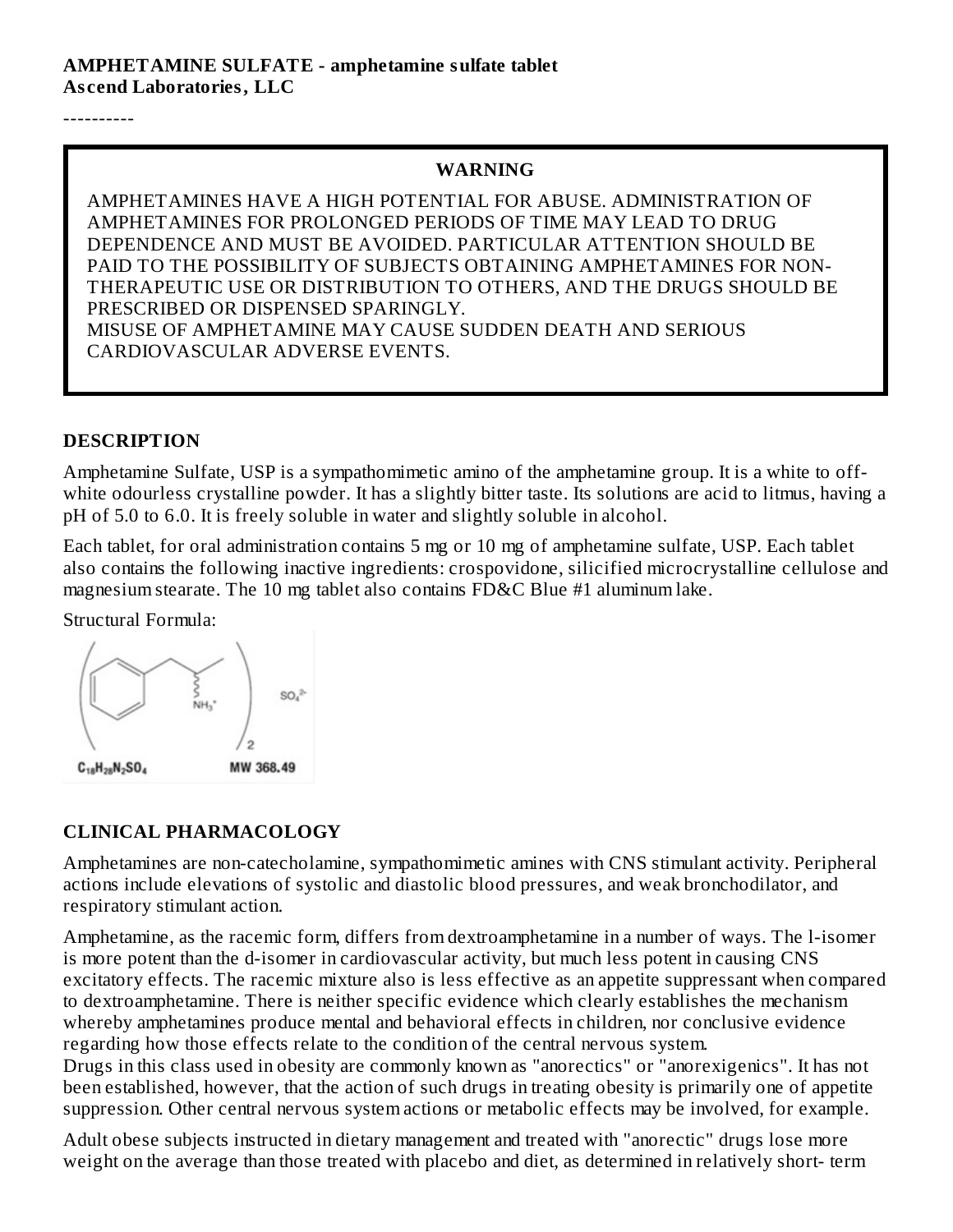clinical trials.

The magnitude of increased weight loss of drug-treated patients over placebo-treated patients is only a fraction of a pound a week. The rate of weight loss is greatest in the first weeks of therapy for both drug and placebo subjects and tends to decrease in succeeding weeks. The origins of the increased weight loss due to the various possible drug effects are not established. The amount of weight loss associated with the use of an "anorectic" drug varies from trial to trial, and the increased weight loss appears to be related in part to variables other than the drug prescribed, such as the physician investigator, the population treated, and the diet prescribed. Studies do not permit conclusions as to the relative importance of the drug and nondrug factors on weight loss.

The natural history of obesity is measured in years, whereas the studies cited are restricted to few weeks duration; thus, the total impact of drug-induced weight loss over that of diet alone must be considered clinically limited.

## **INDICATIONS & USAGE**

Amphetamine sulfate tablet is indicated for:

- 1. **Narcolepsy**
- 2. **Attention Deficit Disorder with Hyperactivity** as an integral part of a total treatment program which typically includes other remedial measures (psychological, educational, social) for a stabilizing effect in children with behavioral syndrome characterized by the following group of developmentally inappropriate symptoms: moderate to severe distractibility, short attention span, hyperactivity, emotional lability , and impulsivity. The diagnosis of the syndrome should not be made with finality when these symptoms are only of comparatively recent origin. Nonlocalizing (soft) neurological signs, learning disability, and abnormal EEG may or may not be present, and a diagnosis of central nervous system dysfunction may or not be warranted.
- 3. **Exogenous Obesity** as a short term (a few weeks) adjunct in a regimen of weight reduction based on caloric restriction for patients refractory to alternative therapy, e.g., repeated diets, group programs, and other drugs. The limited usefulness of amphetamines (see CLINICAL PHARMACOLOGY) should be weighed against possible risks inherent in use of the drug, such as those described below

# **CONTRAINDICATIONS**

Advanced arteriosclerosis, symptomatic cardiovascular disease, moderate to severe hypertension, hyperthyroidism, known hypersensitivity or idiosyncrasy to the sympathomimetic amines.

Agitated states.

Patients with a history of drug abuse.

During or within 14 days following the administration of monoamine oxidase inhibitors (hypertensive crises may result).

# **WARNINGS**

# **Serious Cardiovas cular Events**

Sudden Death and Pre-Existing Structural Cardiac Abnormalities or Other Serious Heart Problems *Children and Adolescents*

Sudden death has been reported in association with CNS stimulant treatment at usual doses in children and adolescents with structural cardiac abnormalities or other serious heart problems. Although some serious heart problems alone carry an increased risk of sudden death, stimulant products generally should not be used in children or adolescents with known serious structural cardiac abnormalities,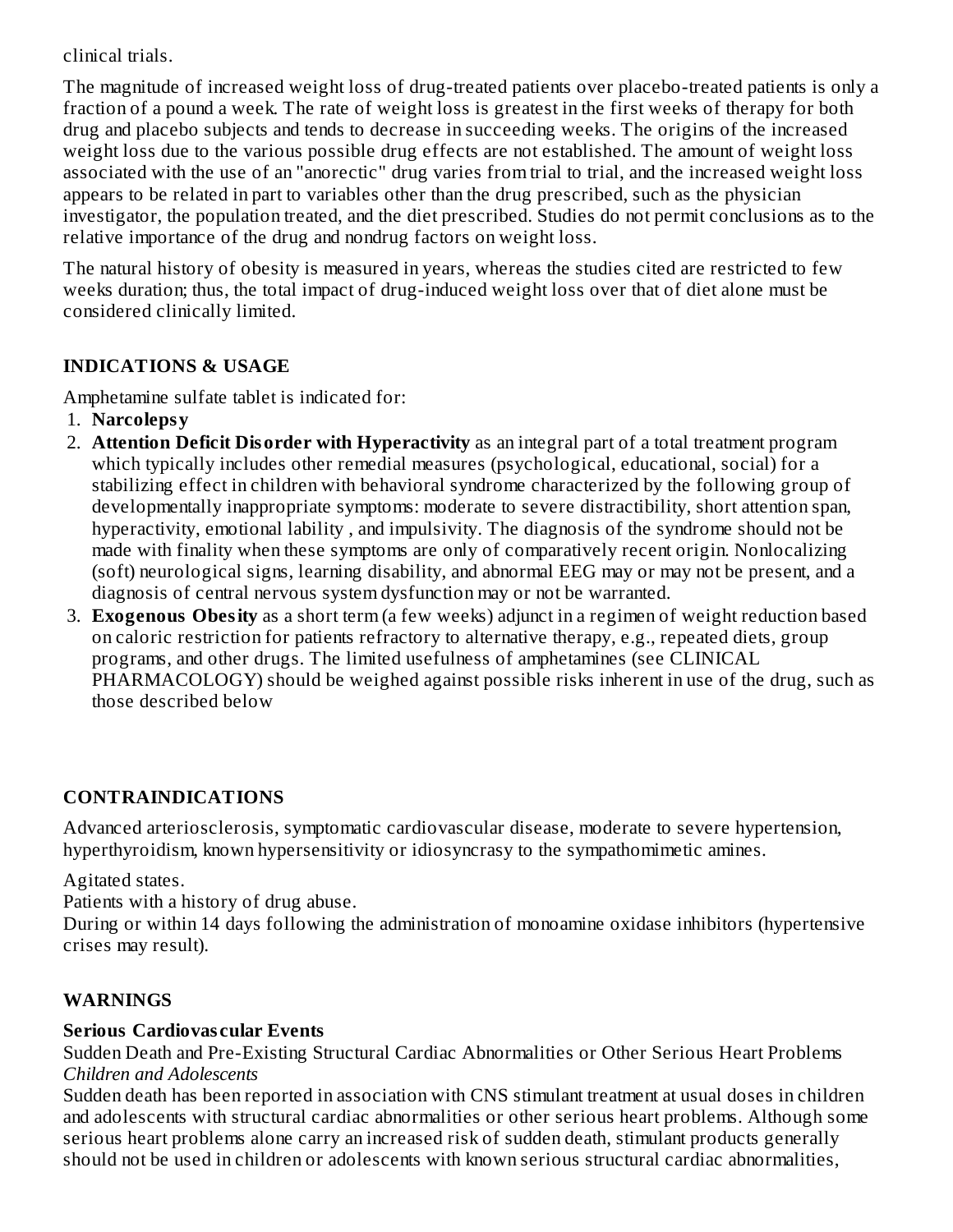cardiomyopathy, serious heart rhythm abnormalities, or other serious cardiac problems that may place them at increased vulnerability to the sympathomimetic effects of a stimulant drug (see CONTRAINDICATIONS).

## *Adults*

Sudden deaths, stroke, and myocardial infarction have been reported in adults taking stimulant drugs at usual doses for ADHD. Although the role of stimulants in these adult cases is also unknown, adults have a greater likelihood than children of having serious structural cardiac abnormalities, cardiomyopathy, serious heart rhythm abnormalities, coronary artery disease, or other serious cardiac problems. Adults with such abnormalities should also generally not be treated with stimulant drugs (see CONTRAINDICATIONS).

#### Hypertension and other Cardiovascular Conditions

Stimulant medications cause a modest increase in average blood pressure (about 2 to 4 mmHg) and average heart rate (about 3 to 6 bpm), and individuals may have larger increases. While the mean changes alone would not be expected to have short-term consequences, all patients should be monitored for larger changes in heart rate and blood pressure. Caution is indicated in treating patients whose underlying medical conditions might be compromised by increases in blood pressure or heart rate, e.g., those with pre-existing hypertension, heart failure, recent myocardial infarction, or ventricular arrhythmia (see CONTRAINDICATIONS).

Assessing Cardiovascular Status in Patients being Treated with Stimulant Medications Children, adolescents, or adults who are being considered for treatment with stimulant medications should have a careful history (including assessment for a family history of sudden death or ventricular arrhythmia) and physical exam to assess for the presence of cardiac disease, and should receive further cardiac evaluation if findings suggest such disease (e.g., electrocardiogram and echocardiogram). Patients who develop symptoms such as exertional chest pain, unexplained syncope, or other symptoms suggestive of cardiac disease during stimulant treatment should undergo a prompt cardiac evaluation.

## **Psychiatric Advers e Events**

## Pre-Existing Psychosis

Administration of stimulants may exacerbate symptoms of behavior disturbance and thought disorder in patients with a pre-existing psychotic disorder.

## Bipolar Illness

Particular care should be taken in using stimulants to treat ADHD in patients with comorbid bipolar disorder because of concern for possible induction of a mixed/manic episode in such patients. Prior to initiating treatment with a stimulant, patients with comorbid depressive symptoms should be adequately screened to determine if they are at risk for bipolar disorder; such screening should include a detailed psychiatric history, including a family history of suicide, bipolar disorder, and depression.

## Emergence of New Psychotic or Manic Symptoms

Treatment emergent psychotic or manic symptoms, e.g., hallucinations, delusional thinking, or mania in children and adolescents without a prior history of psychotic illness or mania can be caused by stimulants at usual doses. If such symptoms occur, consideration should be given to a possible causal role of the stimulant, and discontinuation of treatment may be appropriate. In a pooled analysis of multiple short-term, placebo-controlled studies, such symptoms occurred in about 0.1% ( 4 patients with events out of 3482 exposed to methylphenidate or amphetamine for several weeks at usual doses) of stimulant-treated patients compared to 0 in placebo-treated patients.

## Aggression

Aggressive behavior or hostility is often observed in children and adolescents with ADHD, and has been reported in clinical trials and the postmarketing experience of some medications indicated for the treatment of ADHD. Although there is no systematic evidence that stimulants cause aggressive behaviour or hostility, patients beginning treatment for ADHD should be monitored for the appearance of or worsening of aggressive behavior or hostility.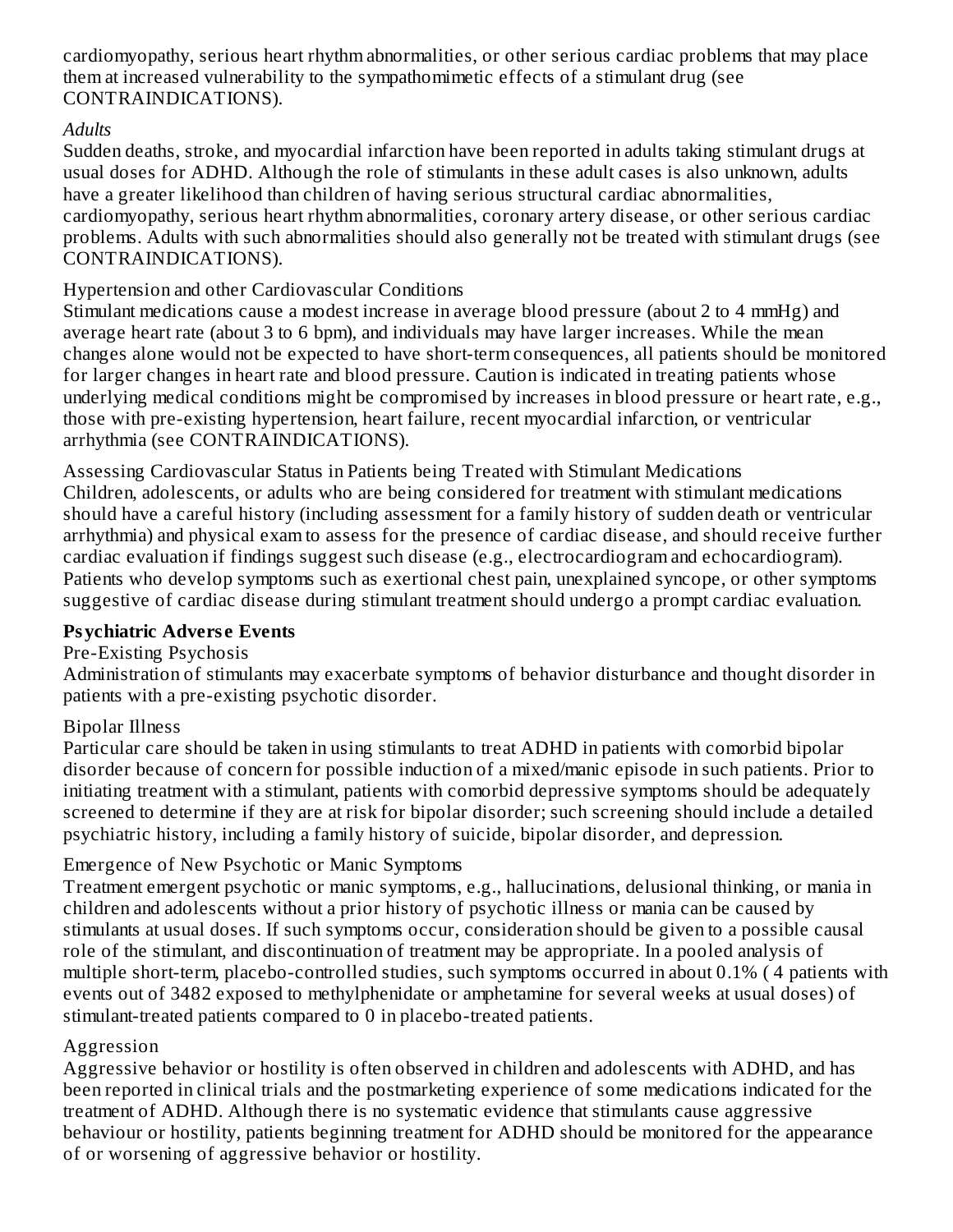# **Long-Term Suppression of Growth**

Careful follow-up of weight and height in children ages 7 to 10 years who were randomized to either methylphenidate or non-medication treatment groups over 14 months, as well as in naturalistic subgroups of newly methylphenidate-treated and non-medication treated children over 36 months (to the ages of 10 to 13 years), suggests that consistently medicated children (i.e., treatment for 7 days per week throughout the year) have a temporary slowing in growth rate (on average, a total of about 2 cm less growth in height and 2.7 kg less growth in weight over 3 years), without evidence of growth rebound during this period of development. Published data are inadequate to determine whether chronic use of amphetamines may cause a similar suppression of growth, however, it is anticipated that they likely have this effect as well. Therefore, growth should be monitored during treatment with stimulants, and patients who are not growing or gaining height or weight as expected may need to have their treatment interrupted.

## **Seizures**

There is some clinical evidence that stimulants may lower the convulsive threshold in patients with prior history of seizures, in patients with prior EEG abnormalities in absence of seizures, and, very rarely, in patients without a history of seizures and no prior EEG evidence of seizures. In the presence of seizures, the drug should be discontinued.

## **Peripheral Vas culopathy, including Raynaud's phenomenon**

Stimulants, including amphetamine sulfate, used to treat ADHD are associated with peripheral vasculopathy, including Raynaud's phenomenon. Signs and symptoms are usually intermittent and mild; however, very rare sequelae include digital ulceration and/or soft tissue breakdown. Effects of peripheral vasculopathy, including Raynaud's phenomenon, were observed in post-marketing reports at different times and at therapeutic doses in all age groups throughout the course of treatment. Signs and symptoms generally improve after reduction in dose or discontinuation of drug. Careful observation for digital changes is necessary during treatment with ADHD stimulants. Further clinical evaluation (e.g., rheumatology referral) may be appropriate for certain patients.

## **Serotonin Syndrome**

Serotonin syndrome, a potentially life-threatening reaction, may occur when amphetamines are used in combination with other drugs that affect the serotonergic neurotransmitter systems such as monoamine oxidase inhibitors (MAOIs), selective serotonin reuptake inhibitors (SSRIs), serotonin norepinephrine reuptake inhibitors (SNRIs), triptans, tricyclic antidepressants, fentanyl, lithium, tramadol, tryptophan, buspirone, and St. John's Wort (see DRUG INTERACTIONS). Amphetamines and amphetamine derivatives are known to be metabolized, to some degree, by cytochrome P450 2D6 (CYP2D6) and display minor inhibition of CYP2D6 metabolism (see CLINICAL PHARMACOLOGY). The potential for a pharmacokinetic interaction exists with the co-administration of CYP2D6 inhibitors which may increase the risk with increased exposure to amphetamine sulfate tablets. In these situations, consider an alternative nonserotonergic drug or an alternative drug that does not inhibit CYP2D6 (see DRUG INTERACTIONS).

Serotonin syndrome symptoms may include mental status changes (e.g., agitation, hallucinations, delirium, and coma), autonomic instability (e.g., tachycardia, labile blood pressure, dizziness, diaphoresis, flushing, hyperthermia), neuromuscular symptoms (e.g., tremor, rigidity, myoclonus, hyperreflexia, incoordination), seizures, and/or gastrointestinal symptoms (e.g., nausea, vomiting, diarrhea). Concomitant use of amphetamine sulfate with MAOI drugs is contraindicated (see CONTRAINDICATIONS).

Discontinue treatment with amphetamine sulfate and any concomitant serotonergic agents immediately if the above symptoms occur, and initiate supportive symptomatic treatment. If concomitant use of amphetamine sulfate with other serotonergic drugs or CYP2D6 inhibitors is clinically warranted, initiate amphetamine sulfate with lower doses, monitor patients for the emergence of serotonin syndrome during drug initiation or titration, and inform patients of the increased risk for serotonin syndrome.

# **Visual Disturbance**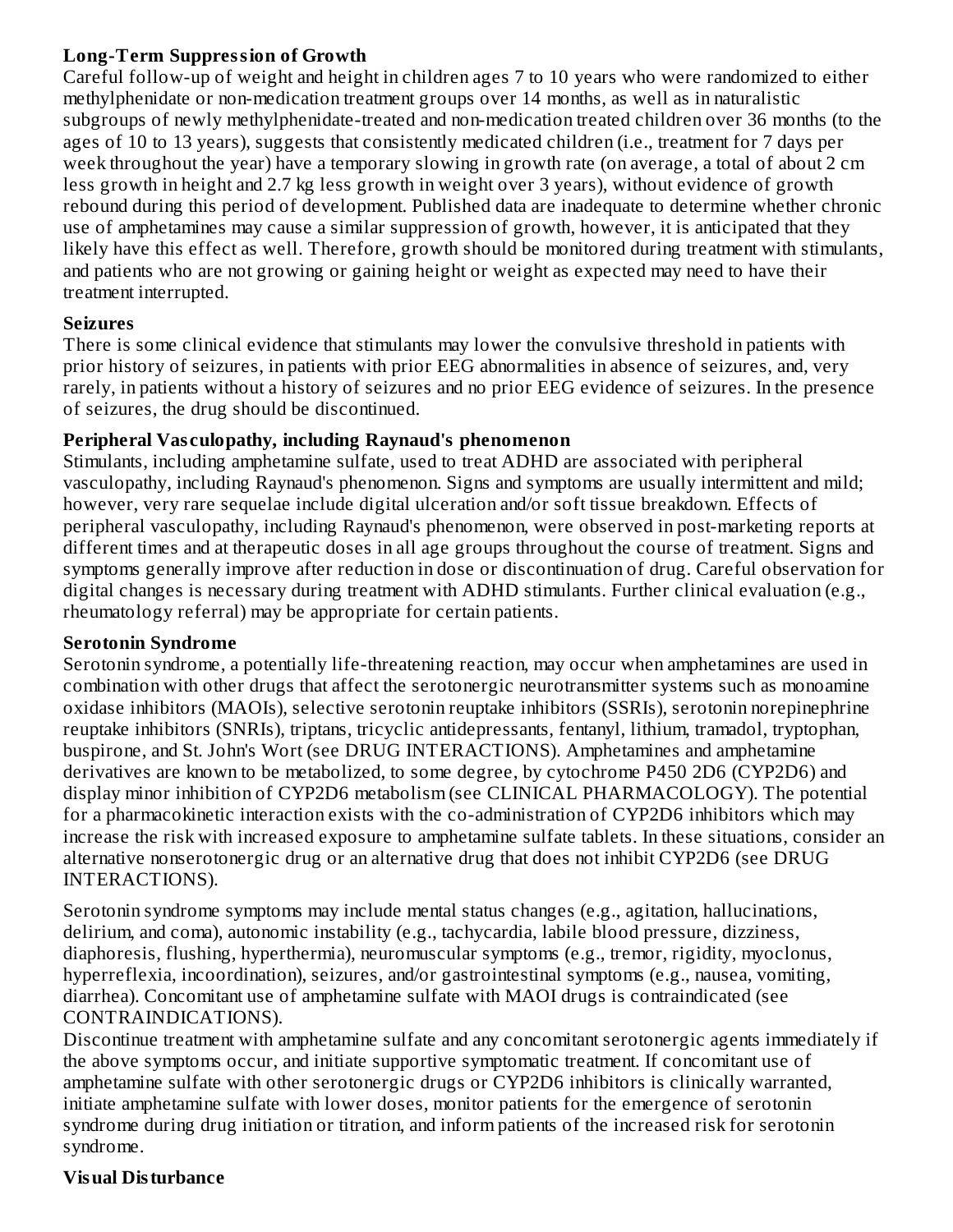Difficulties with accommodation and blurring of vision have been reported with stimulant treatment.

# **PRECAUTIONS**

## **General**

Caution is to be exercised in prescribing amphetamines for patients with even mild hypertension. The least amount feasible should be prescribed or dispensed at one time in order to minimize the possibility of overdosage.

## **Information for Patients**

Amphetamines may impair the ability of the patient to engage in potentially hazardous activities such as operating machinery or vehicle; the patient should therefore be cautioned accordingly.

Circulation problems in fingers and toes [Peripheral vasculopathy, including Raynaud's phenomenon]

- Instruct patients beginning treatment with amphetamine sulfate about the risk of peripheral vasculopathy, including Raynaud's Phenomenon, and associated signs and symptoms: fingers or toes may feel numb, cool, painful, and/or may change color from pale, to blue, to red.
- Instruct patients to report to their physician any new numbness, pain, skin color change, or sensitivity to temperature in fingers or toes.
- Instruct patients to call their physician immediately with any signs of unexplained wounds appearing on fingers or toes while taking amphetamine sulfate.
- Further clinical evaluation (e.g., rheumatology referral) may be appropriate for certain patients.

# **DRUG INTERACTIONS**

## Acidifying agents

Gastrointestinal acidifying agents (guanethidine, reserpine, glutamic acid HCl, ascorbic acid, fruit juices, etc.) lower absorption of amphetamines. Urinary acidifying agents (ammonium chloride, sodium acid phosphate, etc.) increase concentration of the ionized species of the amphetamine molecule, thereby increasing urinary excretion. Both groups of agents lower blood levels and efficacy of amphetamines.

## Adrenergic blockers

Adrenergic blockers are inhibited by amphetamines.

## Alkalinizing agents

Gastrointestinal alkalinizing agents (sodium bicarbonate, etc.) increase absorption of amphetamines. Urinary alkalinizing agents (acetazolamide, some thiazides) increase the concentration of the nonionized species of the amphetamine molecule, thereby decreasing urinary excretion. Both groups of agents increase blood levels and therefore potentiate the action of amphetamines.

## Antidepressants tricyclic

Amphetamines may enhance the activity of tricyclic or sympathomimetic agents; d-amphetamine with desipramine or protriptyline and possibly other tricyclics cause striking and sustained increases in the concentration of d- amphetamine in the brain; cardiovascular effects can be potentiated.

## CYP2D6 Inhibitors

The concomitant use of amphetamine sulfate and CYP2D6 inhibitors may increase the exposure of amphetamine sulfate compared to the use of the drug alone and increase the risk of serotonin syndrome. Initiate with lower doses and monitor patients for signs and symptoms of serotonin syndrome particularly during amphetamine sulfate initiation and after a dosage increase. If serotonin syndrome occurs, discontinue amphetamine sulfate and the CYP2D6 inhibitor (see WARNING, OVERDOSAGE). Examples of CYP2D6 Inhibitors include paroxetine and fluoxetine (also serotonergic drugs), quinidine,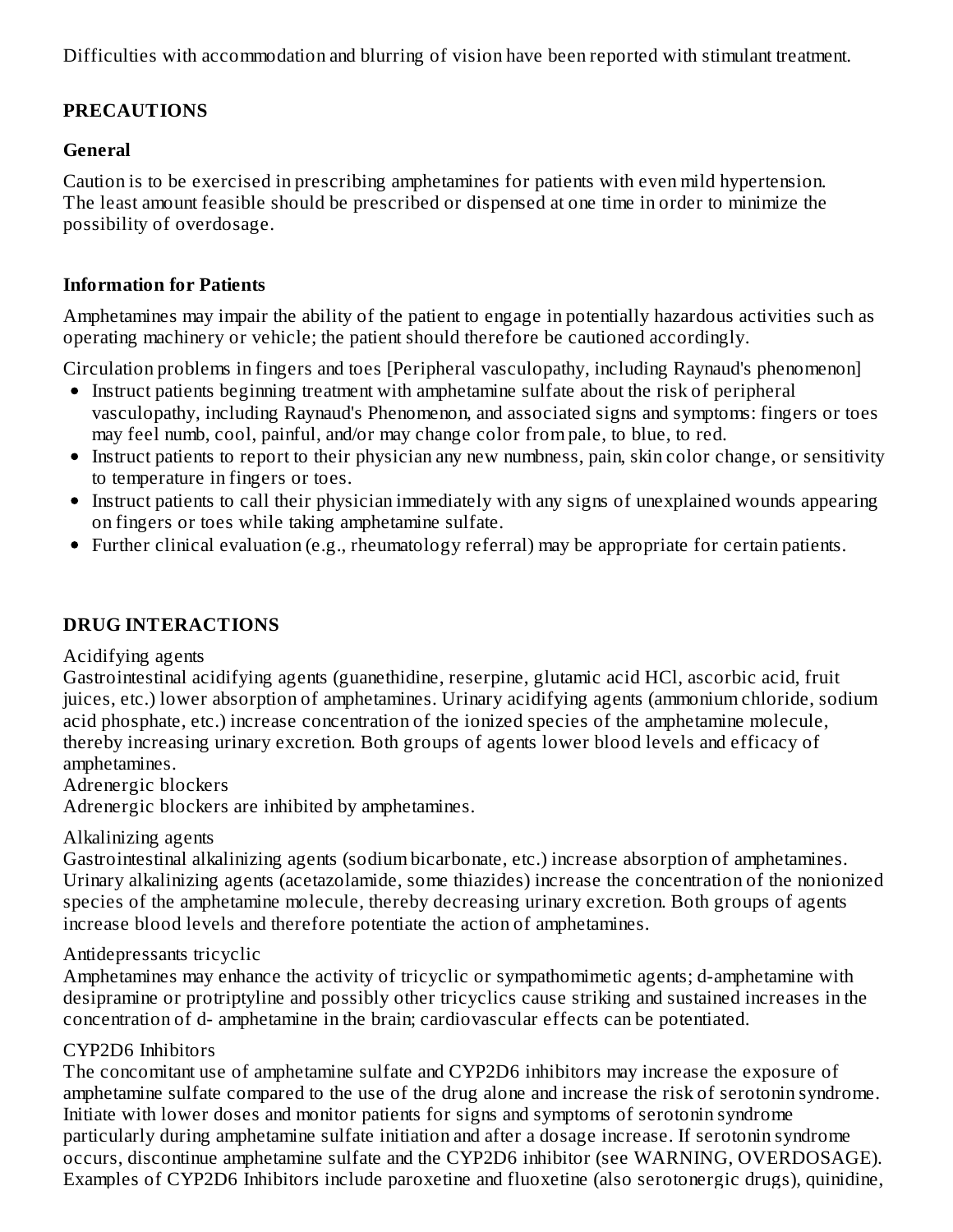Examples of CYP2D6 Inhibitors include paroxetine and fluoxetine (also serotonergic drugs), quinidine, ritonavir.

Serotonergic Drugs

The concomitant use of amphetamine sulfate and serotonergic drugs increases the risk of serotonin syndrome.

Initiate with lower doses and monitor patients for signs and symptoms of serotonin syndrome, particularly during amphetamine sulfate initiation or dosage increase. If serotonin syndrome occurs, discontinue amphetamine sulfate and the concomitant serotonergic drug(s) (see WARNING and PRECAUTIONS). Examples of serotonergic drugs include selective serotonin reuptake inhibitors (SSRI), serotonin norepinephrine reuptake inhibitors (SNRI), triptans, tricyclic antidepressants, fentanyl, lithium, tramadol, tryptophan, buspirone, St. John's Wort.

MAO inhibitors

MAOI antidepressants, as well as a metabolic of furazolidone, slow amphetamine metabolism. This slowing potentiates amphetamines, increasing their affect on the release of norepinephrine and other monoamines from adrenergic nerve endings; this can cause headaches and other signs of hypertensive crisis. A variety of neurological toxic effects and malignant hyperpyrexia can occur, sometimes with fatal results.

Antihistamines

Amphetamines may counteract the sedative effect of antihistamines.

Antihypertensives

Amphetamines may antagonize the hypotensive effects of antihypertensives.

Chlorpromazine

Chlorpromazine blocks dopamine and norepinephrine reuptake, thus inhibiting the central stimulant effects of amphetamine, and can be used to treat amphetamine poisoning.

Ethosuximide

Amphetamines may delay intestinal absorption of ethosuximide.

Haloperidol

Haloperidol blocks dopamine and norepinephrine reuptake, thus inhibiting the central stimulant affects of amphetamines.

Lithium carbonate

The antiobesity and stimulatory effects of amphetamines may be inhibited by lithium carbonate.

Meperidine

Amphetamines potentiate the analgesic effect of meperidine.

Methenamine therapy

Urinary excretion of amphetamines is increased, and efficacy is reduced by acidifying agents used in methenamine therapy.

Norepinephrine

Amphetamines enhance the adrenergic effect of norepinephrine.

Phenobarbital

Amphetamines may delay intestinal absorption of Phenobarbital. Co- administration of phenobarbital may produce a synergistic anticonvulsant action.

Phenytoin

Amphetamines may delay intestinal absorption of phenytoin; co- administration of phenytoin may produce a synergistic anticonvulsant action.

Propoxyphene

In cases of propoxyphene overdosage, amphetamine CNS stimulation is potentiated and fatal convulsions can occur.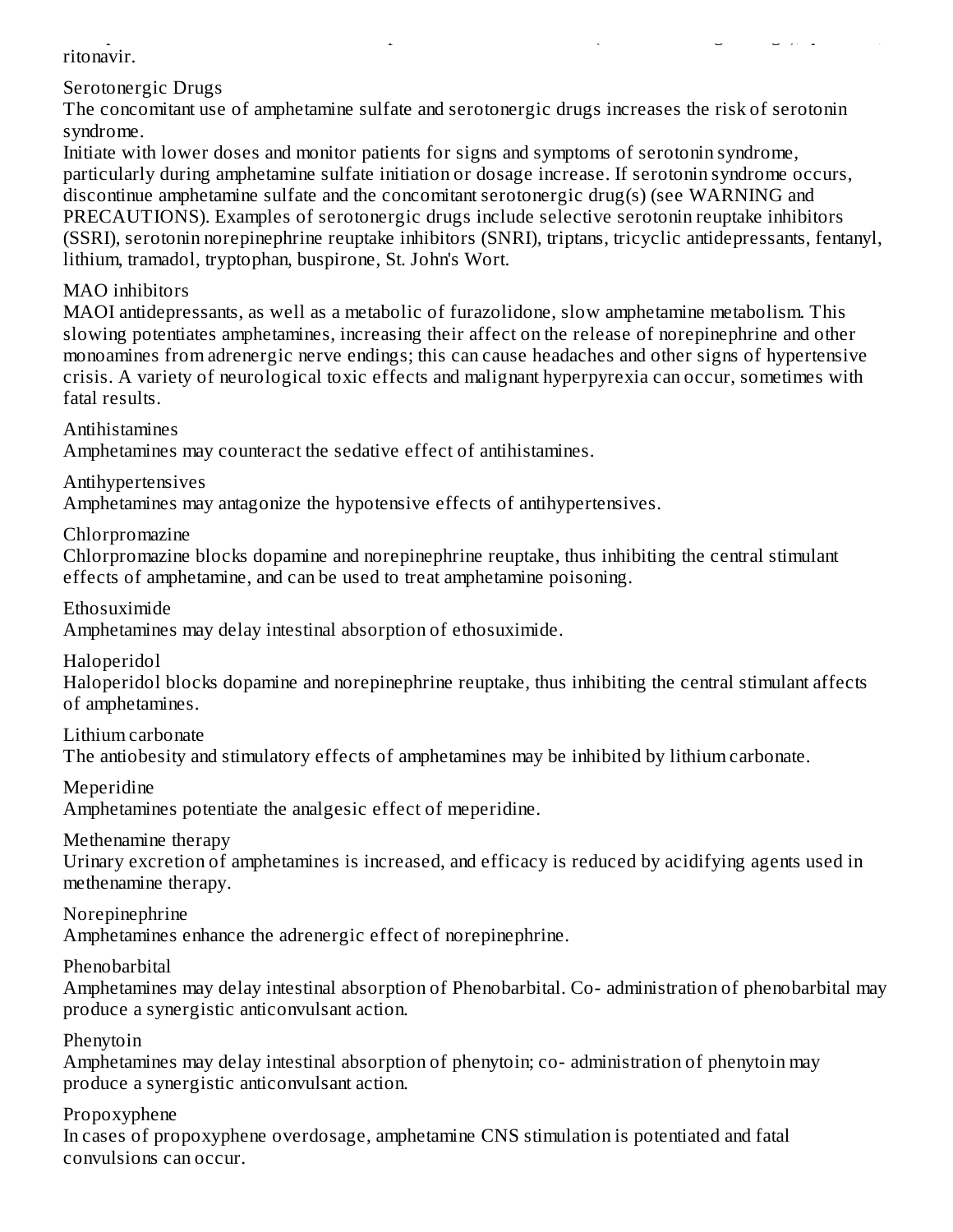Veratrum alkaloids Amphetamines inhibit the hypotensive effect of veratrum alkaloids.

# **DRUG & OR LABORATORY TEST INTERACTIONS**

Amphetamines can cause a significant elevation in plasma corticosteroid levels. This increase is greatest in the evening. Amphetamines may interfere with urinary steroid determinations.

## **CARCINOGENESIS & MUTAGENESIS & IMPAIRMENT OF FERTILITY**

Mutagenicity studies and long term studies in animals to determine the carcinogenic potential of amphetamine sulfate have not been performed.

## **PREGNANCY**

Teratogenic Effects

Dextroamphetamine sulfate has been shown to have embryotoxic and teratogenic effects when administered to A/Jax mice and C57BL mice in doses approximately 41 times the maximum human dose. Embryotoxic effects were not seen in New Zealand white rabbits given the drug in doses 7 times the human dose nor in rats given 12.5 times the maximum human dose. There are no adequate and well controlled studies in pregnant women. Amphetamine sulfate should be used during pregnancy only if the potential benefit justifies the potential risk to the fetus.

Nonteratogenic Effects

Infants born to mothers dependent on amphetamines have an increased risk of premature delivery and low birth weight. Also, these infants may experience symptoms of withdrawal as demonstrated by dysphoria, including agitation, and significant lassitude.

## **NURSING MOTHERS**

Amphetamines are excreted in human milk. Mothers taking amphetamines should be advised to refrain from nursing.

## **PEDIATRIC USE**

Long-term effects of amphetamines in children have not been well established. Amphetamines are not recommended for use as anorectic agents in children under 12 years of age, or in children under 3 years of age with Attention Deficit Disorder with Hyperactivity described under INDICATIONS AND USAGE.

Clinical experience suggests that in psychotic children, administration of amphetamines may exacerbate symptoms of behavior disturbance and thought disorder.

Amphetamines have been reported to exacerbate motor and phonic tics and Tourette's syndrome. Therefore clinical evaluation for tics and Tourette's syndrome in children and their families should precede use of stimulant medications.

Data is inadequate to determine whether chronic administration of amphetamines may be associated with growth inhibition; therefore growth should be monitored during treatment. Drug Treatment is not indicated in all cases of Attention Deficit Disorder with Hyperactivity and should be considered only in light of the complete history and evaluation of the child. The decision to prescribe amphetamines should depend on the physician's assessment of the chronicity and severity of the child's symptoms and their appropriateness for his/her age. Prescription should not depend solely on the presence of one or more of the behavioral characteristics.

When these symptoms are associated with acute stress reactions, treatment with amphetamines is usually not indicated.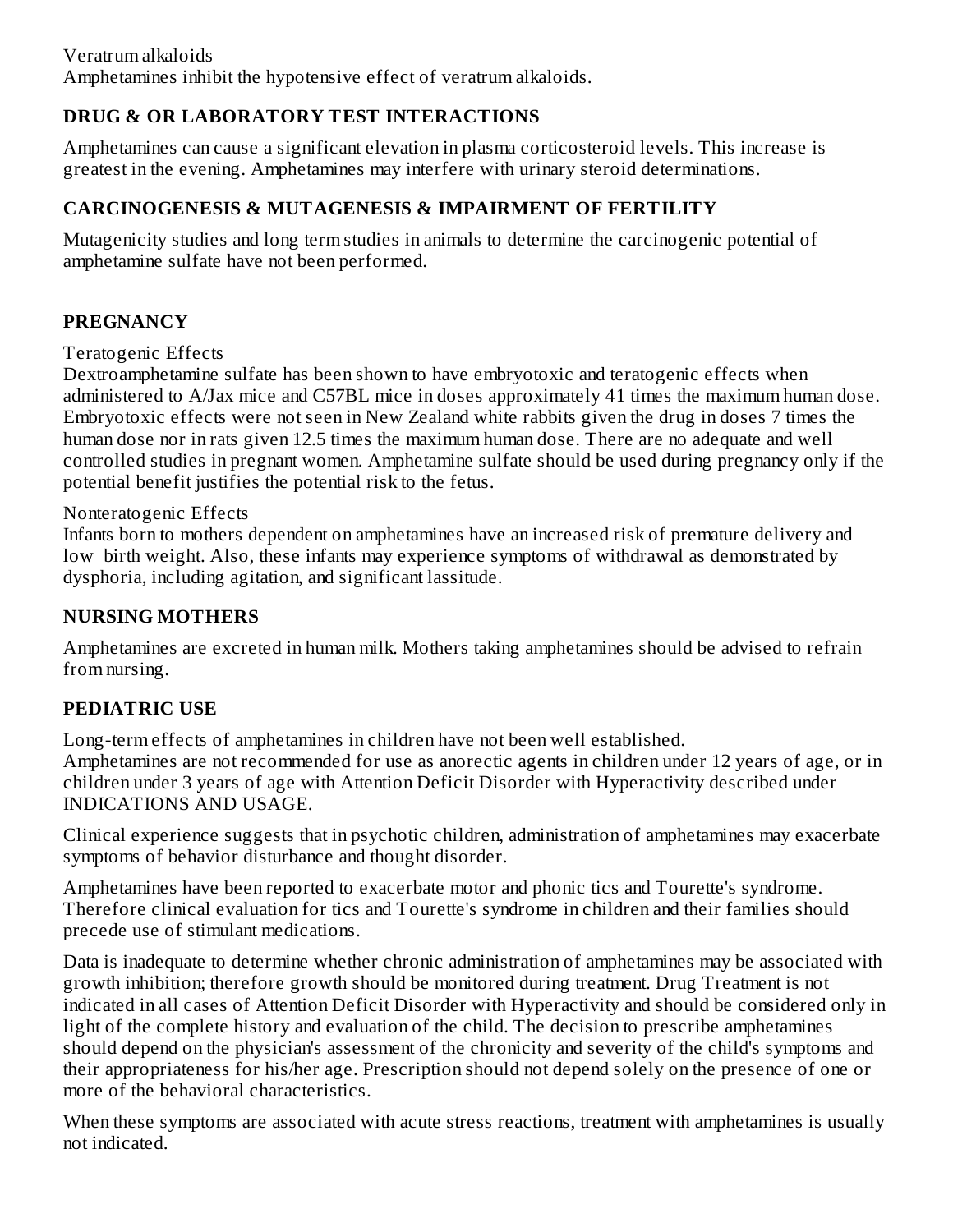## **ADVERSE REACTIONS**

#### **Cardiovas cular**

Palpitations, tachycardia, elevation of blood pressure. There have been isolated reports of cardiomyopathy associated with chronic amphetamine use.

#### **Central Nervous Sys tem**

Psychotic episodes at recommended doses (rare), overstimulation, restlessness, dizziness, insomnia, euphoria, dyskinesia, dysphoria, tremor, headache, exacerbation of motor and phonic tics and Tourette's syndrome.

#### **Gastrointestinal**

Dryness of the mouth, unpleasant taste, diarrhea, constipation and other gastrointestinal disturbances. Anorexia and weight loss may occur as undesirable effects when amphetamines are used for other than the anorectic effect.

**Allergic** Urticaria

## **Endocrine**

Impotence, changes in libido, and frequent or prolonged erections.

Musculoskeletal Rhabdomyolysis

## **DRUG ABUSE AND DEPENDENCE**

Amphetamine sulfate is a Schedule II controlled substance. Amphetamines have been extensively abused. Tolerance, extreme psychological dependence, and severe social disability have occurred. There are reports of patients who have increased the dosage to many times the recommended. Abrupt cessation following prolonged high dosage administration results in extreme fatigue and mental depression; changes are also noted on the sleep EEG. Manifestations of chronic intoxication with amphetamines include severe dermatosis, marked insomnia, irritability, hyperactivity and personality changes. The most severe manifestation of chronic intoxication is psychosis, often clinically indistinguishable from schizophrenia. This is rare with oral amphetamines.

# **OVERDOSAGE**

Individual patient response to amphetamines varies widely. While toxic symptoms occasionally occur as an idiosyncrasy at doses as low as 2 mg, they are rare with doses of less than 15 mg; 30 mg can produce severe reactions, yet doses of 400 to 500 mg are not necessarily fatal. In rats, the oral  $LD_{50}$  of dextroamphetamine sulfate is 96.8 mg/Kg.

#### Symptoms

Manifestations of acute overdosage with amphetamines include restlessness, tremor, hyperreflexia, rhabdomyolysis, rapid respiration, hyperpyrexia, confusion, assaultiveness, hallucinations, panic states. Fatigue and depression usually follow the central stimulation. Cardiovascular effects include arrhythmias, hypertension, or hypotension and circulatory collapse. Gastrointestinal symptoms include nausea, vomiting, diarrhea, and abdominal cramps. Fatal poisoning is usually preceded by convulsions and coma.

## Treatment

Management of acute amphetamine intoxication is largely symptomatic and includes gastric lavage and sedation with a barbiturate. Experience with hemodialysis or peritoneal dialysis is inadequate to permit recommendation in this regard. Acidification of the urine increases amphetamine excretion. If acute, severe hypertension complicates amphetamine overdosage, administration of intravenous phentolamine has been suggested. However, a gradual drop in blood pressure will usually result when sufficient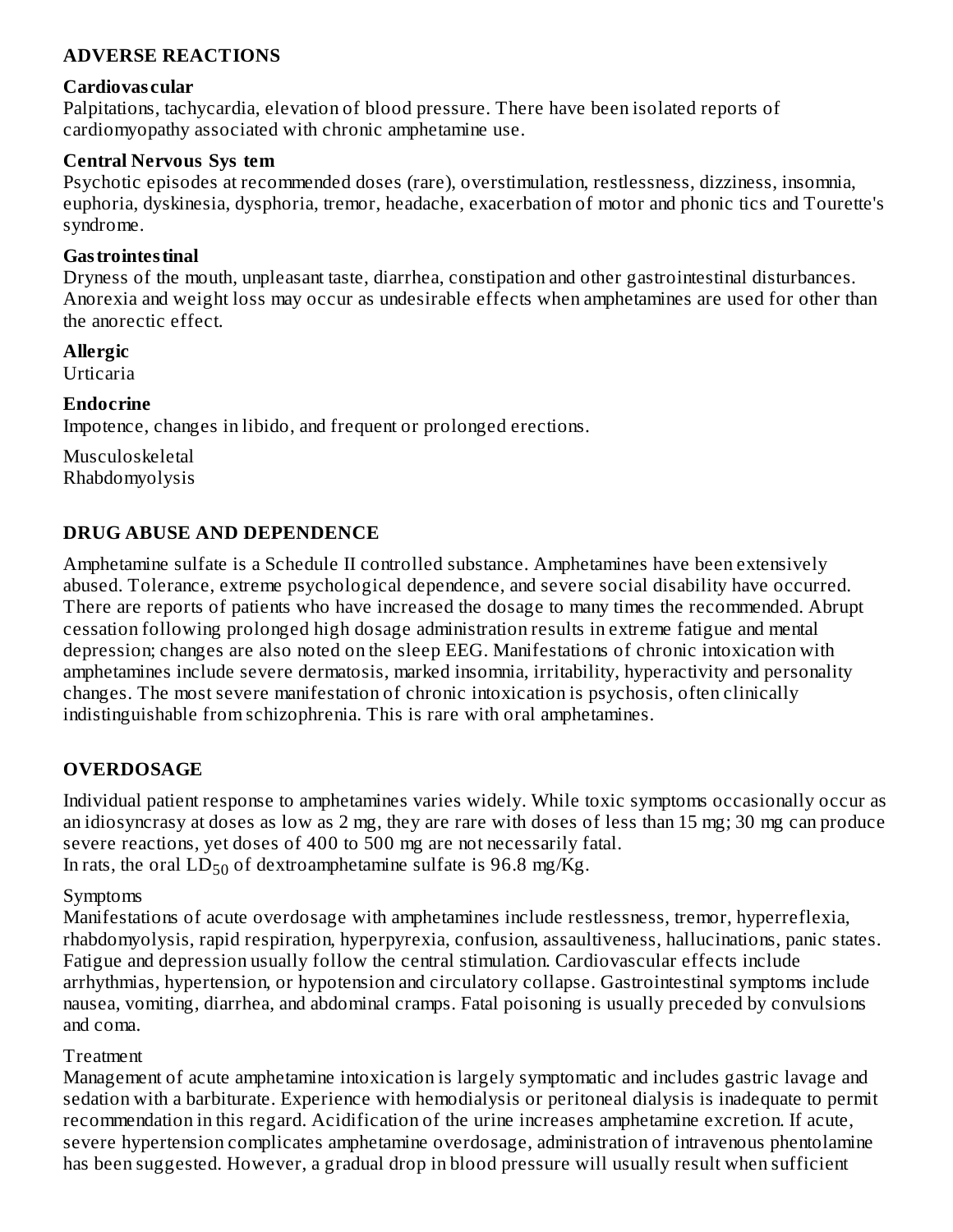sedation has been achieved. Chlorpromazine antagonizes the central stimulant effects of amphetamines and can be used to treat amphetamine intoxication.

# **DOSAGE & ADMINISTRATION**

Regardless of indication, amphetamine should be administered at the lowest effective dosage and dosage should be individually adjusted. Late evening doses should be avoided because of resulting insomnia.

#### **Narcolepsy**

Usual dose is 5 to 60 milligrams per day in divided doses depending on the individual patient response. Narcolepsy seldom occurs in children under 12 years of age; however, when it does, amphetamine sulfate tablets may be used. The suggested initial dose for patients aged 6 to 12 is 5 mg daily; daily dose may be raised in increments of 5 mg at weekly intervals until optimal response obtained. In patients 12 years of age and older, start with 10 mg daily; daily dosage may be raised in increments of 10 mg at weekly intervals until optimal response is obtained. If bothersome adverse reactions appear (e.g., insomnia or anorexia) dosage should be reduced. Give the first dose on awakening; additional doses (5 or 10 mg) at intervals of 4 to 6 hours.

## **Attention Deficit Dis order with Hyperactivity**

Not recommended for children under 3 years of age.

In children from 3 to 5 years of age, start with 2.5 mg daily; daily dosage may be raised in increments of 2.5 mg at weekly intervals until optimal response is obtained.

In children 6 years of age or older, start with 5 mg once or twice daily; daily dosage may be raised in increments of 5 mg at weekly intervals until optimal response is obtained. Only in rare cases will it be necessary to exceed a total of 40 milligrams per day.

With tablets give first dose on awakening; additional doses (1 to 2) at intervals of 4 to 6 hours. Where possible, drug administration should be interrupted occasionally to determine if there is a recurrence of behavioral symptoms sufficient to require continued therapy.

#### **Exogenous Obesity**

Usual dosage is up to 30 mg daily, taken in divided doses of 5 to 10 mg, 30 to 60 minutes before meals. Not recommended for this use in children under 12 years of age.

## **HOW SUPPLIED**

Amphetamine sulfate tablets, USP are supplied as follows:

5 mg: White, round, biconvex tablet, debossed "AS" on one side and ''5'' with a functional score on other side in bottles of 100 tablets, NDC 67877-710-01.

10 mg: Blue, round biconvex tablet, debossed "AS" on one side and "10" with a functional double score on the other side in bottles of 100 tablets, NDC 67877-711-01.

Store at 20° to 25°C (68° to 77°F). [See USP Controlled Room Temperature.] Dispense in a well closed container, as defined in the USP.

**Manufactured by:** Alkem Laboratories Fenton, MO. 63026

**Distributed by:** Ascend Laboratories, LLC Parsippany, NJ 07054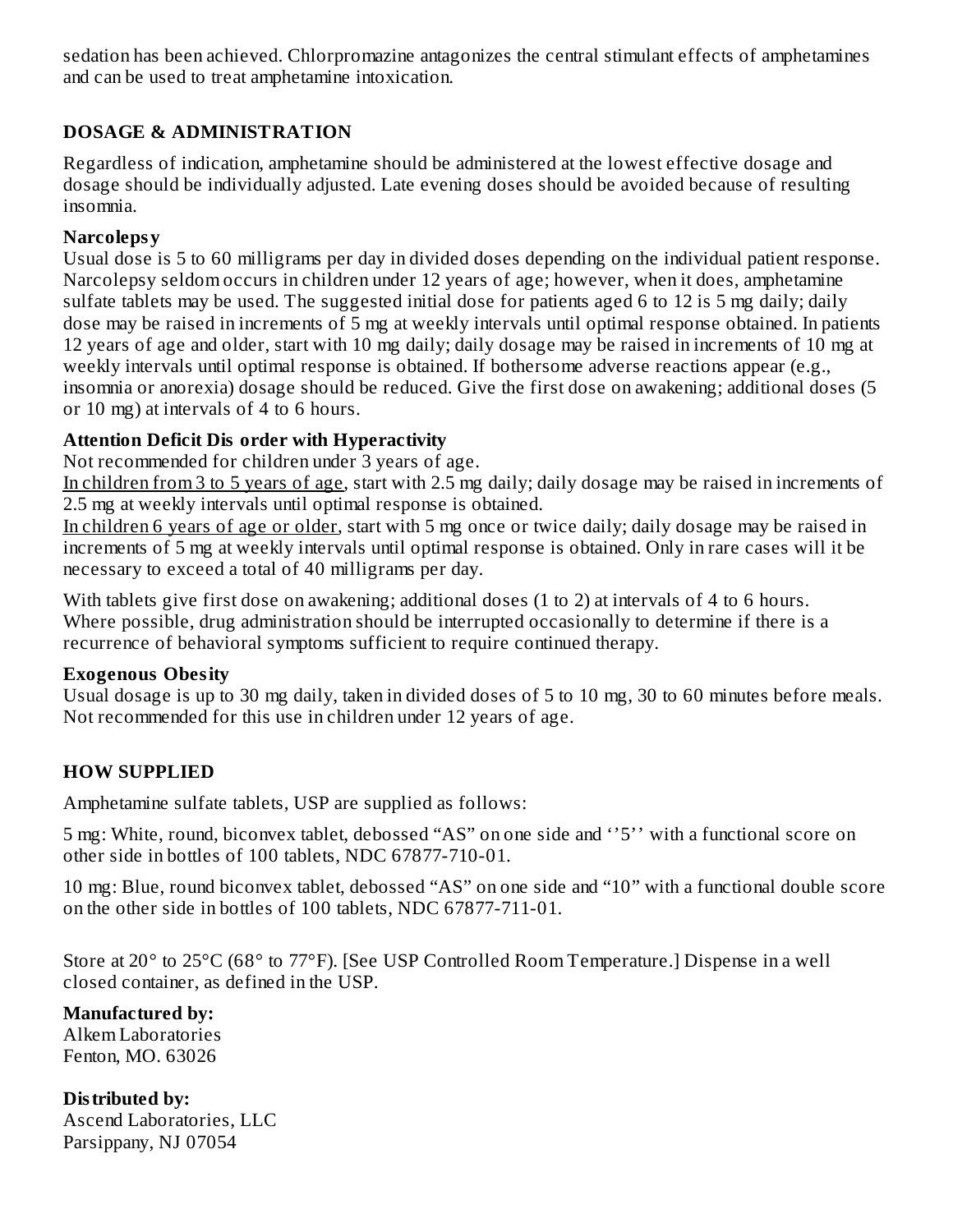## **MEDICATION GUIDE**

#### **Amphetamine Sulfate (am fet' a meen sul' fate) Tablets, USP CII**

Read this Medication Guide before you or your child starts taking amphetamine sulfate tablets and each time you get a refill. There may be new information. This information does not take the place of talking to your doctor about you or your child's treatment.

**What is the most important information I should know about amphetamine sulfate tablets? Amphetamine sulfate tablets are a stimulant medicine. Some people have had the following problems when taking stimulant medicines such as amphetamine sulfate tablets:**

#### **1. Heart-related problems :**

- sudden death in people who have heart problems or heart defects
- stroke and heart attack in adults
- increased blood pressure and heart rate

Tell your doctor if you or your child has any heart problems, heart defects, high blood pressure, or a family history of these problems.

Your doctor should check you or your child carefully for heart problems before starting amphetamine sulfate tablets.

Your doctor should check you or your child's blood pressure and heart rate regularly during treatment with amphetamine sulfate tablets.

Call your doctor right away if you or your child have any signs of heart problems such as chest **pain, shortness of breath, or fainting while taking amphetamine sulfate tablets**.

## **2. Mental (Psychiatric) problems including:**

**In children, teenagers, and adults:**

- new or worse behavior and thought problems
- new or worse bipolar illness
- new or worse aggressive behavior or hostility

In Children and Teenagers who have psychiatric problems, new psychotic symptoms such as:

- hearing voices
- seeing things that are not real
- believing things that are not true
- being suspicious
- new manic symptoms

Tell your doctor about any mental problems you or your child have, or about a family history of suicide, bipolar illness, or depression.

Call your doctor right away if you or your child have any new or worsening mental symptoms or **problems while taking amphetamine sulfate tablets, especially:**

- **s eeing or hearing things that are not real**
- **believing things that are not real**
- **being suspicious**

**3. Circulation problems in fingers and toes** [Peripheral vasculopathy, including Raynaud's phenomenon].

- Fingers or toes may feel numb, cool, painful
- Fingers or toes may change color from pale, to blue, to red

Tell your doctor if you have or your child has numbness, pain, skin color change, or sensitivity to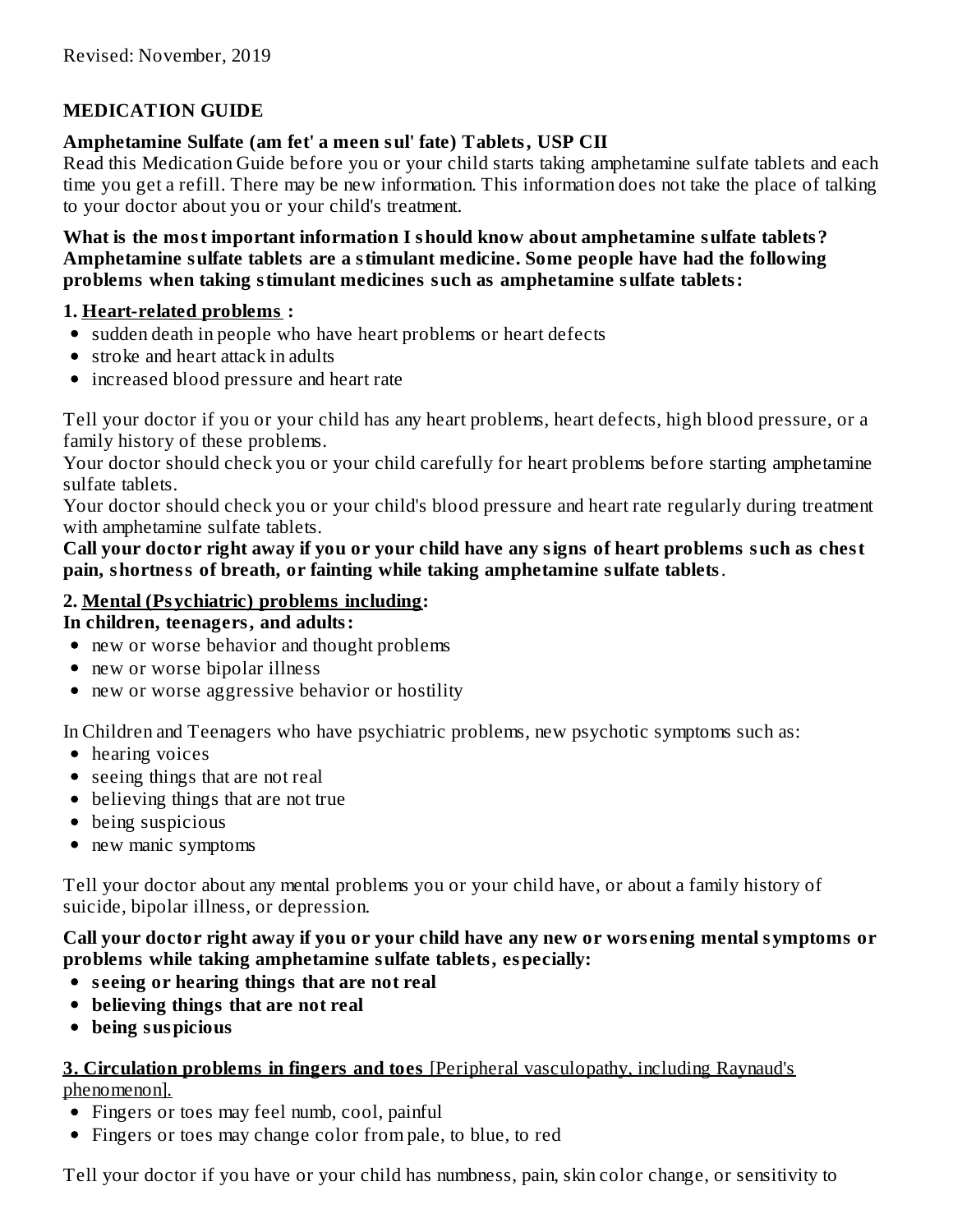temperature in your fingers or toes.

#### **Call your doctor right away if you have or your child has any signs of unexplained wounds appearing on fingers or toes while taking amphetamine sulfate tablets.**

## **What are amphetamine sulfate tablets?**

- Amphetamine sulfate tablets are a central nervous system stimulant prescription medicine used for the treatment of:
	- **a sleep disorder called narcolepsy**
	- **Attention-Deficit Hyperactivity Dis order (ADHD).**

Amphetamine sulfate tablets may help increase attention and decrease impulsiveness and hyperactivity in patients with ADHD. Amphetamine sulfate tablets should be used as part of a total treatment program for ADHD that may include counseling or other therapies.

- **exogenous obesity**. Amphetamine sulfate tablets may be used as part of a short-term, weight reduction program for obesity.
- Amphetamine sulfate tablets are not for use as an anorectic agent for exogenous obesity in children less than 12 years of age.
- Amphetamine sulfate tablets are not for use for ADHD in children less than 3 years old.
- The effects of long term use of amphetamine sulfate tablets in children are not known.

**Amphetamine sulfate tablets are a federally controlled substance (CII) becaus e they contain amphetamine that can be a target for people who abus e pres cription medicines or street drugs. Keep amphetamine sulfate tablets in a safe place to protect them from theft. Never give your amphetamine sulfate tablets to anyone els e, becaus e they may caus e death or harm them. Selling or giving away amphetamine sulfate tablets is against the law.**

Tell your doctor if you or your child has (or has a family history of) ever abused or been dependent on alcohol, prescription medicines or street drugs.

## **Who should not take amphetamine sulfate tablets? Do not take amphetamine sulfate tablets if you or your child:**

- have heart problems or hardening of the arteries
- have moderate to severe high blood pressure
- have hyperthyroidism
- are very anxious, tense, or agitated
- have a history of drug abuse
- are taking or have taken within the past 14 days an anti-depression medicine called a monoamine oxidase inhibitor or MAOI
- are sensitive to, allergic to, or had a reaction to other stimulant medicines

#### **What should I tell my doctor before taking amphetamine sulfate tablets? Before you or your child takes amphetamine sulfate tablets, tell your doctor if you or your child has or if there is a family history of:**

- heart problems, heart defects, high blood pressure
- mental problems including psychosis, mania, bipolar illness, or depression
- tics or Tourette's syndrome
- thyroid problems
- seizures or have had an abnormal brain wave test (EEG)
- circulation problems in fingers and toes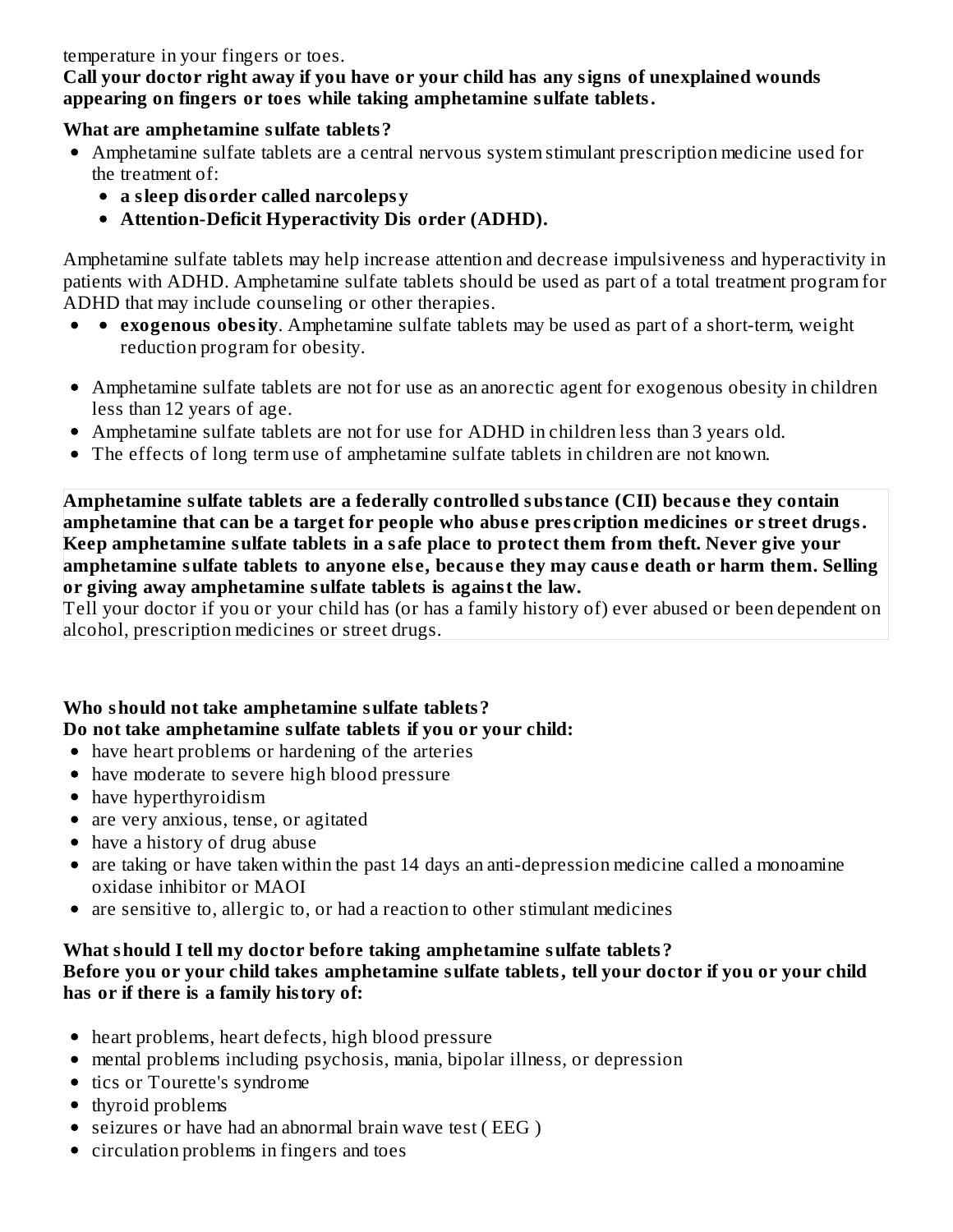# **Tell your doctor if:**

- you or your child are pregnant or planning to become pregnant. It is not known if amphetamine sulfate tablets will harm your unborn baby.
- you or your child are breastfeeding or plan to breastfeed. Amphetamine sulfate tablets can pass into your milk and may harm your baby. Talk to your doctor about the best way to feed your baby if you take amphetamine sulfate tablets. Do not breastfeed while taking amphetamine sulfate tablets.

#### **Tell your doctor about all the medicines that you or your child takes,** including prescription and nonprescription medicines, vitamins, and herbal supplements.

Amphetamine sulfate tablets and some medicines may interact with each other and cause serious side effects. Sometimes the doses of other medicines will need to be adjusted while taking amphetamine sulfate tablets.

Your doctor will decide whether amphetamine sulfate tablets can be taken with other medicines. Especially tell your doctor if you or your child takes:

- stomach acid medicines
- anti-depression medicines including MAOIs
- anti-psychotic medicines
- lithium
- cold or allergy medicines that contain decongestants
- blood pressure medicines
- narcotic pain medicines
- seizure medicines
- blood thinner medicines

Know the medicines that you or your child takes.

Keep a list of your medicines with you to show your doctor and pharmacist when you get a new medicine.

## **Do not start any new medicine while taking amphetamine sulfate tablets without talking to your doctor first.**

# **How should I take amphetamine sulfate tablets?**

- Take amphetamine sulfate tablets exactly as your doctor tells you to take it.
- Your doctor may change the dose until it is right for you or your child.
- The first dose of the day is usually taken when you first wake in the morning.
- Amphetamine sulfate tablets may cause problems sleeping if taken late at night.
- Amphetamine sulfate tablets can be taken with or without food.
- From time to time, your doctor may stop amphetamine sulfate tablets treatment for a while to check ADHD symptoms.
- Your doctor may do regular checks of the blood, heart, and blood pressure while taking amphetamine sulfate tablets.
- Children should have their height and weight checked often while taking amphetamine sulfate tablets. Amphetamine sulfate tablets treatment may be stopped if a problem is found during these check-ups.
- If you or your child takes too much amphetamine sulfate tablets, call your doctor right away, or go to the nearest hospital emergency room.

# **What should I avoid while taking amphetamine sulfate tablets?**

Do not drive, operate machinery, or do other dangerous activities until you know how amphetamine sulfate tablets affects you.

# **What are possible side effects of amphetamine sulfate tablets?**

**Amphetamine sulfate tablets may caus e s erious side effects, including:**

See **"What is the most important information I should know about amphetamine sulfate tablets?" for information on reported heart and mental problems.**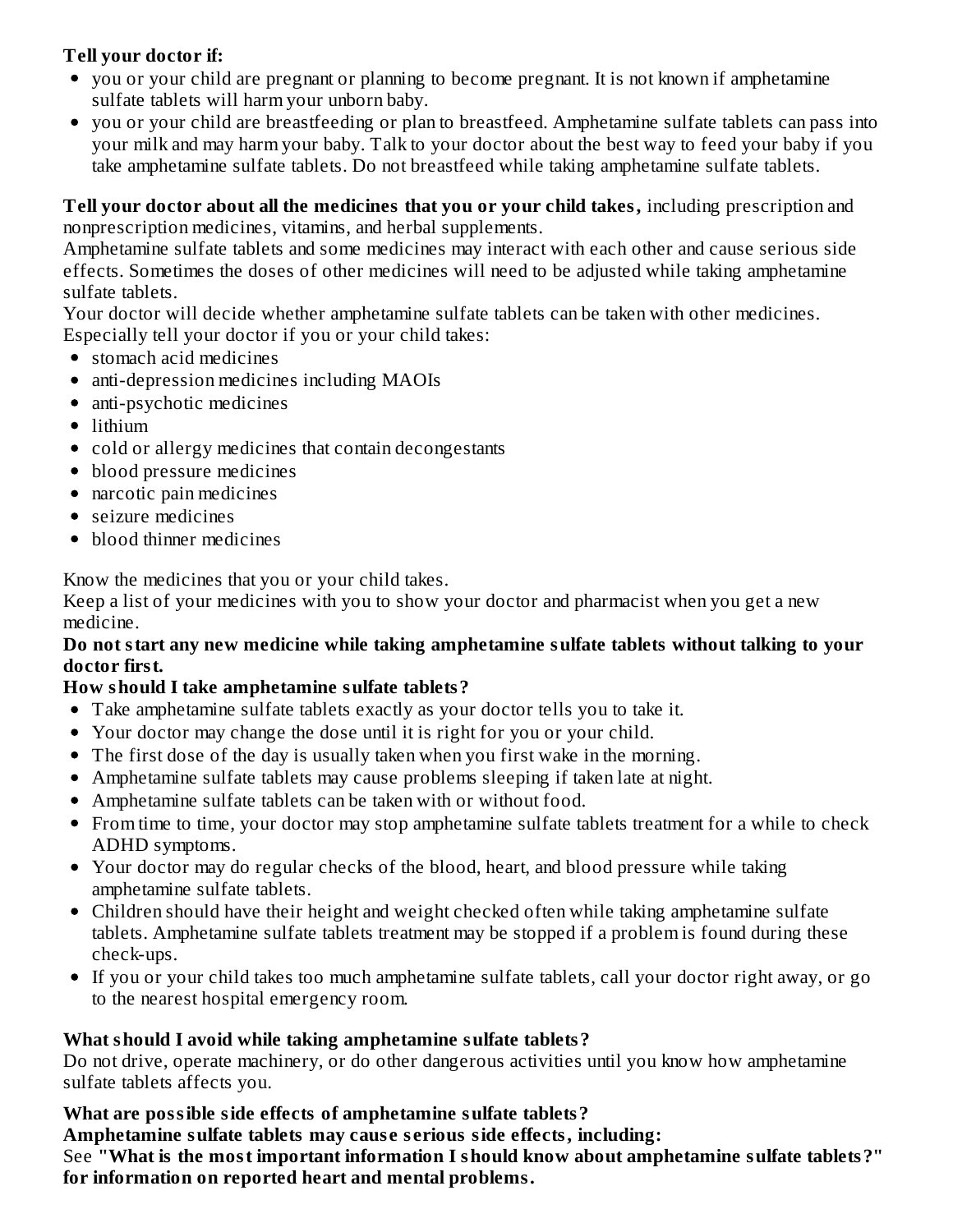## **Other s erious side effects include:**

- slowing of growth (height and weight) in children
- seizures, mainly in people with a history of seizures
- eyesight changes or blurred vision
- Serotonin syndrome. A potentially life-threatening problem called serotonin syndrome can happen when medicines such as amphetamine sulfate tablets are taken with certain other medicines Symptoms of serotonin syndrome may include:
	- agitation, hallucinations, coma or other changes in mental status
	- problems controlling your movements or muscle twitching
	- fast heartbeat
	- high or low blood pressure
	- sweating or fever
	- nausea or vomiting
	- diarrhea
	- muscle stiffness or tightness

# **The most common side effects of amphetamine sulfate tablets include:**

- headache
- stomach ache
- trouble sleeping
- decreased appetite
- unpleasant taste
- nervousness
- dizziness
- sexual problems (impotence in males)
- vomiting
- itching
- diarrhea or constipation
- dry mouth
- weight loss
- mood swings

Talk to your doctor if you or your child have side effects that are bothersome or do not go away. These are not all the possible side effects of amphetamine sulfate tablets. For more information ask your doctor or pharmacist.

Call your doctor for medical advice about side effects. You may report side effects to Ascend Laboratories, LLC at 1-877-ASC-RX01 (877-272-7901) or FDA at 1-800-FDA-1088.

# **How should I store amphetamine sulfate tablets?**

- Store amphetamine sulfate tablets at room temperature between 68°F to 77°F (20°C to 25°C).
- Keep amphetamine sulfate tablets and all medicines out of the reach of children.

# **General information about the safe and effective us e of amphetamine sulfate tablets.**

Medicines are sometimes prescribed for purposes other than those listed in a Medication Guide. Do not use amphetamine sulfate tablets for a condition for which it was not prescribed. Do not give amphetamine sulfate tablets to other people, even if they have the same condition. It may harm them and it is against the law.\

This Medication Guide summarizes the most important information about amphetamine sulfate tablets. If you would like more information, talk with your doctor. You can ask your doctor or pharmacist for information about amphetamine sulfate tablets that was written for healthcare professionals.

For more information about amphetamine sulfate tablets, please contact Ascend Laboratories, LLC at 1-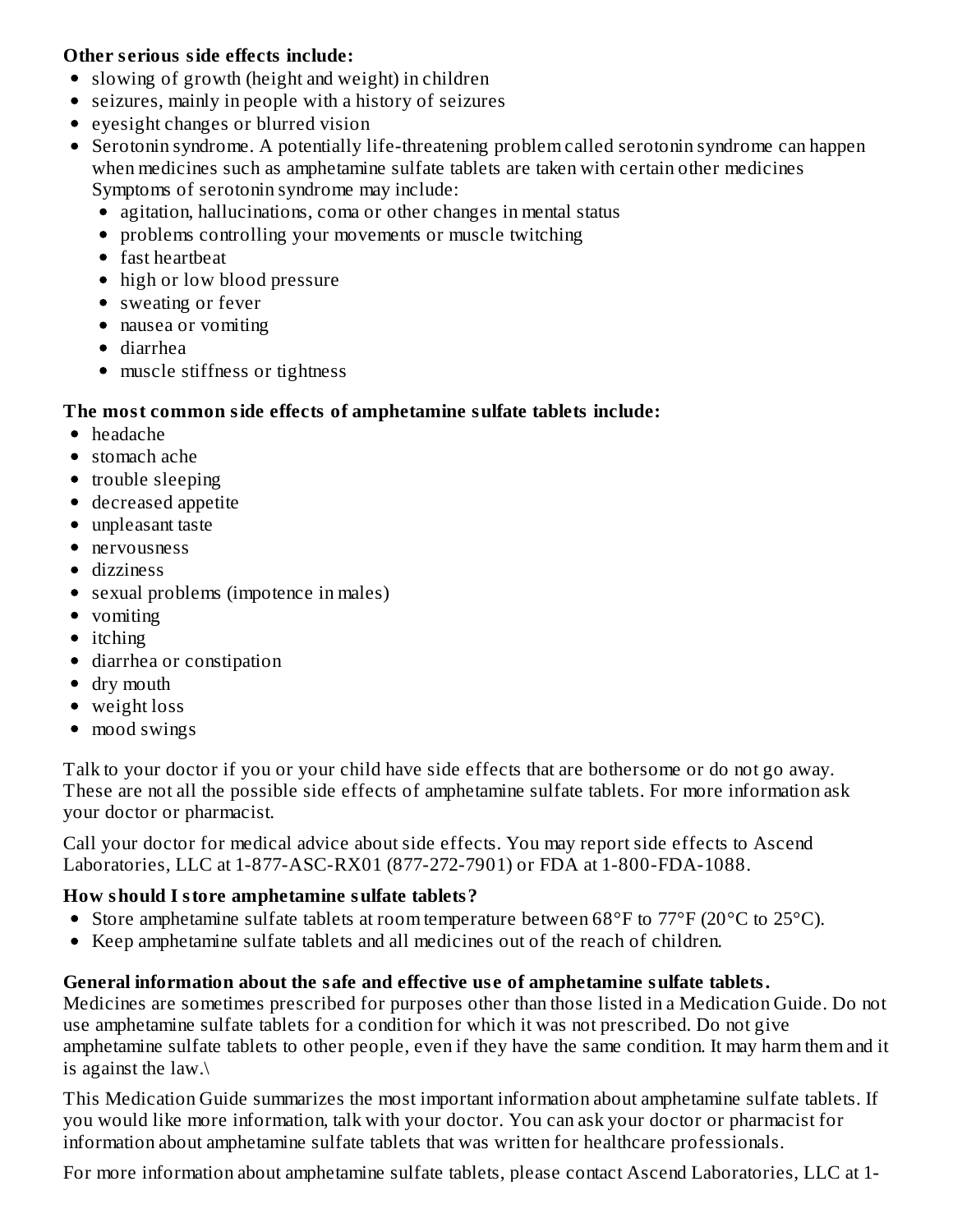#### 877-ASC-RX01 (877-272-7901).

## **What are the ingredients in amphetamine sulfate tablets?**

**Active Ingredient:** amphetamine sulfate, USP

**Inactive Ingredients:** crospovidone, silicified microcrystalline cellulose, and magnesium stearate. The 10 mg tablets also contain FD&C Blue #1 aluminum lake.

This Medication Guide has been approved by the U .S. Food and Drug Administration.

#### **Manufactured by:**

Alkem Laboratories Fenton, MO. 63026 **Distributed by:** Ascend Laboratories, LLC Parsippany, NJ 07054

Revised: November, 2019

#### **PACKAGE LABEL.PRINCIPAL DISPLAY PANEL**

PRINCIPAL DISPLAY PANEL- 5 mg Tablet Bottle Label NDC 6787-710-01 Amphetamine Sulfate Tablets, USP 5 mg CII Pharmacists: Dispense the Medication Guide provided to each patient Rx Only 100 Tablets Ascend Laboratories, LLC



PRINCIPAL DISPLAY PANEL- 10 mg Tablet Bottle Label NDC 6787-711-01 Amphetamine Sulfate Tablets, USP 10 mg CII Pharmacists: Dispense the Medication Guide provided to each patient Rx Only 100 Tablets Ascend Laboratories, LLC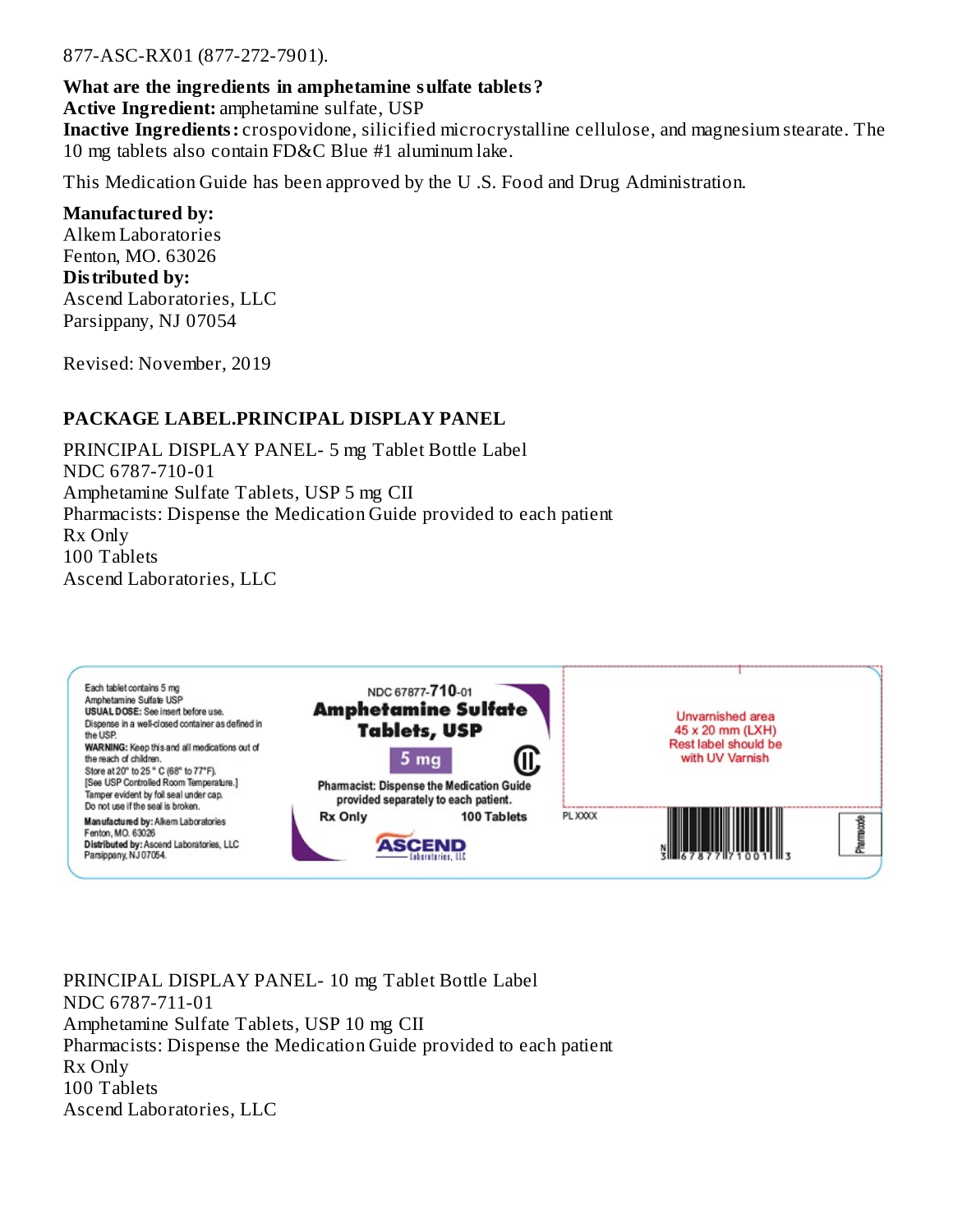

| <b>AMPHETAMINE SULFATE</b><br>amphetamine sulfate tablet                                             |                                                    |                                                      |            |                                         |                 |                 |  |
|------------------------------------------------------------------------------------------------------|----------------------------------------------------|------------------------------------------------------|------------|-----------------------------------------|-----------------|-----------------|--|
|                                                                                                      |                                                    |                                                      |            |                                         |                 |                 |  |
| <b>Product Information</b>                                                                           |                                                    |                                                      |            |                                         |                 |                 |  |
| Product Type                                                                                         |                                                    | HUMAN PRESCRIPTION DRUG<br><b>Item Code (Source)</b> |            |                                         | NDC:67877-710   |                 |  |
| <b>Route of Administration</b>                                                                       | ORAL                                               |                                                      |            | <b>DEA Schedule</b>                     |                 | C <sub>II</sub> |  |
|                                                                                                      |                                                    |                                                      |            |                                         |                 |                 |  |
|                                                                                                      |                                                    |                                                      |            |                                         |                 |                 |  |
| <b>Active Ingredient/Active Moiety</b>                                                               |                                                    |                                                      |            |                                         |                 |                 |  |
|                                                                                                      | <b>Ingredient Name</b><br><b>Basis of Strength</b> |                                                      |            |                                         |                 | Strength        |  |
| AMPHETAMINE SULFATE (UNII: 6DPV8NK46S) (AMPHETAMINE - UNII:CK833KGX7E)<br><b>AMPHETAMINE SULFATE</b> |                                                    |                                                      |            |                                         | 5 <sub>mg</sub> |                 |  |
|                                                                                                      |                                                    |                                                      |            |                                         |                 |                 |  |
| <b>Inactive Ingredients</b>                                                                          |                                                    |                                                      |            |                                         |                 |                 |  |
| <b>Ingredient Name</b>                                                                               |                                                    |                                                      |            |                                         |                 | Strength        |  |
| MICRO CRYSTALLINE CELLULO SE (UNII: OP1R32D61U)                                                      |                                                    |                                                      |            |                                         |                 |                 |  |
| <b>SILICON DIO XIDE (UNII: ETJ7Z6 XBU4)</b>                                                          |                                                    |                                                      |            |                                         |                 |                 |  |
| CROSPOVIDONE (120 .MU.M) (UNII: 68401960MK)                                                          |                                                    |                                                      |            |                                         |                 |                 |  |
| MAGNESIUM STEARATE (UNII: 70097M6130)                                                                |                                                    |                                                      |            |                                         |                 |                 |  |
|                                                                                                      |                                                    |                                                      |            |                                         |                 |                 |  |
|                                                                                                      |                                                    |                                                      |            |                                         |                 |                 |  |
| <b>Product Characteristics</b>                                                                       |                                                    |                                                      |            |                                         |                 |                 |  |
| Color                                                                                                | <b>WHITE</b>                                       | <b>Score</b>                                         |            |                                         | 2 pieces        |                 |  |
| <b>Shape</b>                                                                                         | <b>ROUND</b>                                       | <b>Size</b>                                          |            | 8mm                                     |                 |                 |  |
| Flavor                                                                                               |                                                    | <b>Imprint Code</b>                                  |            | AS;5                                    |                 |                 |  |
| <b>Contains</b>                                                                                      |                                                    |                                                      |            |                                         |                 |                 |  |
|                                                                                                      |                                                    |                                                      |            |                                         |                 |                 |  |
| Packaging                                                                                            |                                                    |                                                      |            |                                         |                 |                 |  |
| <b>Item Code</b><br>#                                                                                | <b>Package Description</b>                         |                                                      |            | Marketing Start Date Marketing End Date |                 |                 |  |
| 1 NDC:67877-710-01 100 in 1 BOTTLE; Type 0: Not a Combination Product                                |                                                    |                                                      | 10/29/2020 |                                         |                 |                 |  |
|                                                                                                      |                                                    |                                                      |            |                                         |                 |                 |  |
|                                                                                                      |                                                    |                                                      |            |                                         |                 |                 |  |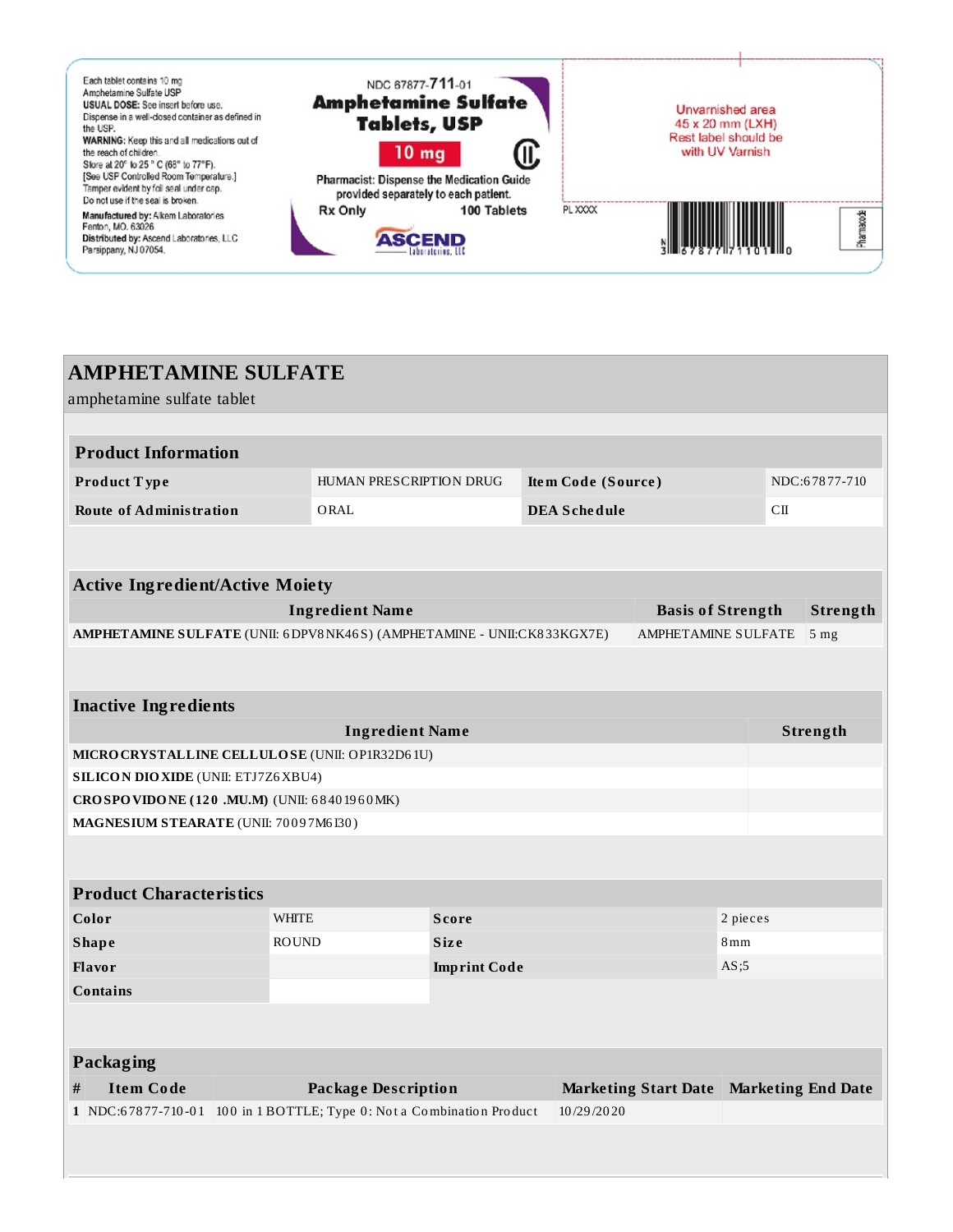| <b>Marketing Information</b>                                           |                                                                       |                                                 |  |                    |                     |                                                          |               |    |                           |
|------------------------------------------------------------------------|-----------------------------------------------------------------------|-------------------------------------------------|--|--------------------|---------------------|----------------------------------------------------------|---------------|----|---------------------------|
| <b>Marketing Category</b>                                              |                                                                       | <b>Application Number or Monograph Citation</b> |  |                    |                     | <b>Marketing End Date</b><br><b>Marketing Start Date</b> |               |    |                           |
| <b>ANDA</b>                                                            | ANDA213720                                                            |                                                 |  |                    | 10/29/2020          |                                                          |               |    |                           |
|                                                                        |                                                                       |                                                 |  |                    |                     |                                                          |               |    |                           |
|                                                                        |                                                                       |                                                 |  |                    |                     |                                                          |               |    |                           |
| <b>AMPHETAMINE SULFATE</b>                                             |                                                                       |                                                 |  |                    |                     |                                                          |               |    |                           |
| amphetamine sulfate tablet                                             |                                                                       |                                                 |  |                    |                     |                                                          |               |    |                           |
|                                                                        |                                                                       |                                                 |  |                    |                     |                                                          |               |    |                           |
| <b>Product Information</b>                                             |                                                                       |                                                 |  |                    |                     |                                                          |               |    |                           |
| Product Type                                                           |                                                                       | HUMAN PRESCRIPTION DRUG                         |  | Item Code (Source) |                     |                                                          | NDC:67877-711 |    |                           |
| <b>Route of Administration</b>                                         |                                                                       | ORAL                                            |  |                    | <b>DEA Schedule</b> |                                                          |               | CП |                           |
|                                                                        |                                                                       |                                                 |  |                    |                     |                                                          |               |    |                           |
|                                                                        |                                                                       |                                                 |  |                    |                     |                                                          |               |    |                           |
| <b>Active Ingredient/Active Moiety</b>                                 |                                                                       |                                                 |  |                    |                     |                                                          |               |    |                           |
|                                                                        |                                                                       | <b>Ingredient Name</b>                          |  |                    |                     | <b>Basis of Strength</b>                                 |               |    | Strength                  |
| AMPHETAMINE SULFATE (UNII: 6DPV8NK46S) (AMPHETAMINE - UNII:CK833KGX7E) |                                                                       |                                                 |  |                    |                     | <b>AMPHETAMINE SULFATE</b>                               |               |    | $10$ mg                   |
|                                                                        |                                                                       |                                                 |  |                    |                     |                                                          |               |    |                           |
|                                                                        |                                                                       |                                                 |  |                    |                     |                                                          |               |    |                           |
| <b>Inactive Ingredients</b>                                            |                                                                       |                                                 |  |                    |                     |                                                          |               |    |                           |
| <b>Ingredient Name</b>                                                 |                                                                       |                                                 |  |                    | Strength            |                                                          |               |    |                           |
| MICRO CRYSTALLINE CELLULO SE (UNII: OP1R32D61U)                        |                                                                       |                                                 |  |                    |                     |                                                          |               |    |                           |
| CROSPOVIDONE (120 .MU.M) (UNII: 68401960MK)                            |                                                                       |                                                 |  |                    |                     |                                                          |               |    |                           |
| MAGNESIUM STEARATE (UNII: 70097M6I30)                                  |                                                                       |                                                 |  |                    |                     |                                                          |               |    |                           |
| FD&C BLUE NO. 1 ALUMINUM LAKE (UNII: J9EQA3S2JM)                       |                                                                       |                                                 |  |                    |                     |                                                          |               |    |                           |
| <b>SILICON DIO XIDE (UNII: ETJ7Z6 XBU4)</b>                            |                                                                       |                                                 |  |                    |                     |                                                          |               |    |                           |
|                                                                        |                                                                       |                                                 |  |                    |                     |                                                          |               |    |                           |
|                                                                        |                                                                       |                                                 |  |                    |                     |                                                          |               |    |                           |
| <b>Product Characteristics</b>                                         |                                                                       |                                                 |  |                    |                     |                                                          |               |    |                           |
| Color                                                                  | <b>BLUE</b>                                                           | <b>Score</b>                                    |  |                    |                     | 4 pieces                                                 |               |    |                           |
| <b>Shape</b>                                                           | <b>ROUND</b>                                                          | <b>Size</b>                                     |  | 8mm                |                     |                                                          |               |    |                           |
| Flavor                                                                 |                                                                       | <b>Imprint Code</b>                             |  | AS;10              |                     |                                                          |               |    |                           |
| <b>Contains</b>                                                        |                                                                       |                                                 |  |                    |                     |                                                          |               |    |                           |
|                                                                        |                                                                       |                                                 |  |                    |                     |                                                          |               |    |                           |
|                                                                        |                                                                       |                                                 |  |                    |                     |                                                          |               |    |                           |
| Packaging                                                              |                                                                       |                                                 |  |                    |                     |                                                          |               |    |                           |
| <b>Item Code</b><br>#                                                  | <b>Package Description</b>                                            |                                                 |  |                    |                     | <b>Marketing Start Date</b>                              |               |    | <b>Marketing End Date</b> |
|                                                                        | 1 NDC:67877-711-01 100 in 1 BOTTLE; Type 0: Not a Combination Product |                                                 |  |                    | 10/29/2020          |                                                          |               |    |                           |

| <b>Marketing Information</b> |                                                 |                      |                           |  |  |  |
|------------------------------|-------------------------------------------------|----------------------|---------------------------|--|--|--|
| <b>Marketing Category</b>    | <b>Application Number or Monograph Citation</b> | Marketing Start Date | <b>Marketing End Date</b> |  |  |  |
| ANDA                         | ANDA213720                                      | 10/29/2020           |                           |  |  |  |

# Labeler - Ascend Laboratories, LLC (141250469)